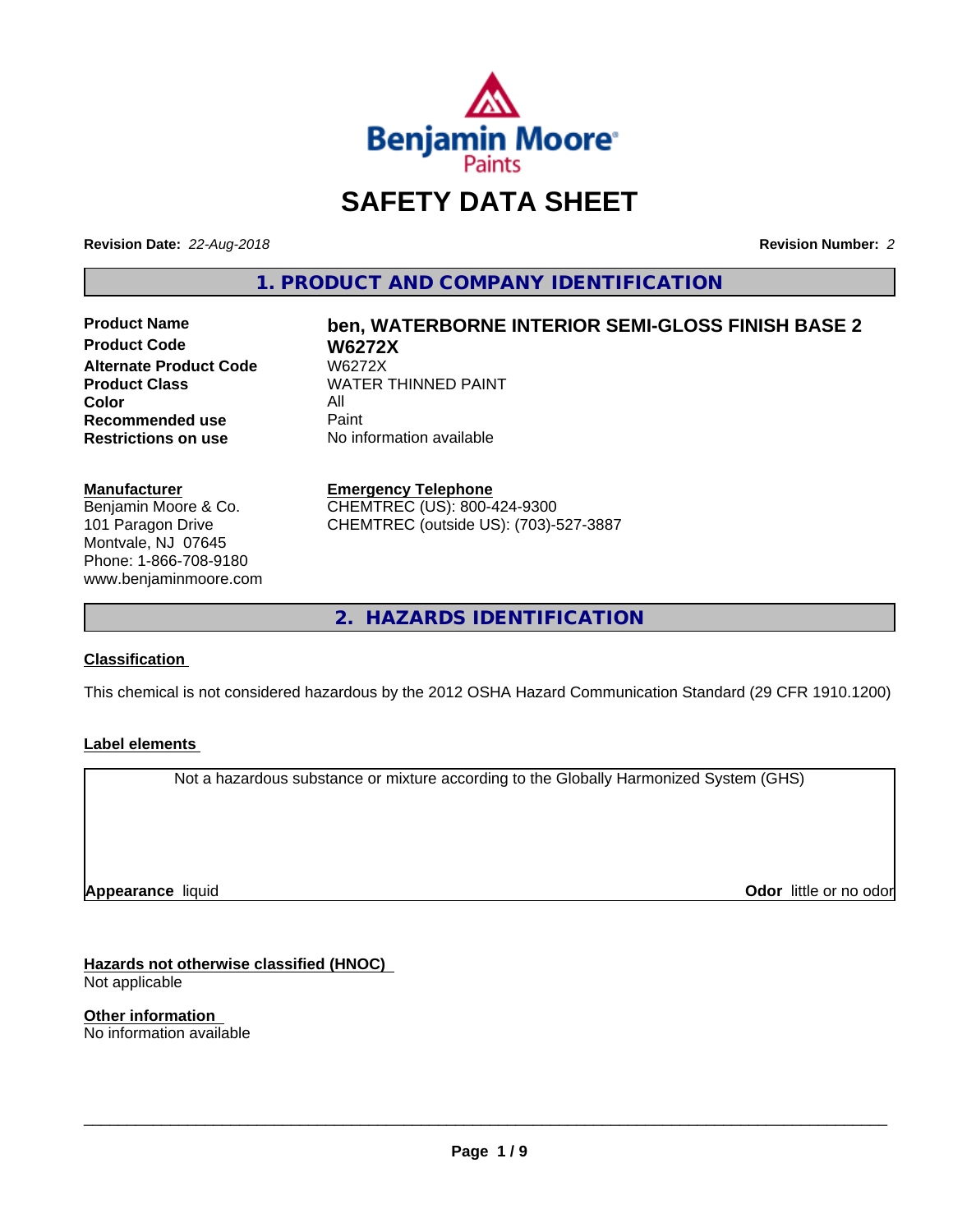# **3. COMPOSITION INFORMATION ON COMPONENTS**

| Chemical<br>name                         | $\sim$ 11<br>NO.<br>^ ^<br>und                                     | ---<br>$\sim$<br>יים<br>- 70 |
|------------------------------------------|--------------------------------------------------------------------|------------------------------|
| <b>Titani</b><br>$\sim$<br>um<br>dioxide | $\sim$<br>--<br>$\sqrt{2}$<br>$\overline{\phantom{0}}$<br>341<br>◡ |                              |
| .<br>Kaolin                              | -58-7ك                                                             | ~                            |

|                                                  | 4. FIRST AID MEASURES                                                                                    |
|--------------------------------------------------|----------------------------------------------------------------------------------------------------------|
| <b>General Advice</b>                            | No hazards which require special first aid measures.                                                     |
| <b>Eye Contact</b>                               | Rinse thoroughly with plenty of water for at least 15 minutes and consult a<br>physician.                |
| <b>Skin Contact</b>                              | Wash off immediately with soap and plenty of water while removing all<br>contaminated clothes and shoes. |
| <b>Inhalation</b>                                | Move to fresh air. If symptoms persist, call a physician.                                                |
| Ingestion                                        | Clean mouth with water and afterwards drink plenty of water. Consult a physician<br>if necessary.        |
| <b>Most Important</b><br><b>Symptoms/Effects</b> | None known.                                                                                              |
| <b>Notes To Physician</b>                        | Treat symptomatically.                                                                                   |
|                                                  |                                                                                                          |

**5. FIRE-FIGHTING MEASURES**

| <b>Suitable Extinguishing Media</b>                                              | Use extinguishing measures that are appropriate to local<br>circumstances and the surrounding environment.                                   |
|----------------------------------------------------------------------------------|----------------------------------------------------------------------------------------------------------------------------------------------|
| <b>Protective Equipment And Precautions For</b><br><b>Firefighters</b>           | As in any fire, wear self-contained breathing apparatus<br>pressure-demand, MSHA/NIOSH (approved or equivalent)<br>and full protective gear. |
| <b>Specific Hazards Arising From The Chemical</b>                                | Closed containers may rupture if exposed to fire or<br>extreme heat.                                                                         |
| <b>Sensitivity To Mechanical Impact</b>                                          | No.                                                                                                                                          |
| <b>Sensitivity To Static Discharge</b>                                           | No.                                                                                                                                          |
| <b>Flash Point Data</b><br>Flash Point (°F)<br>Flash Point (°C)<br><b>Method</b> | Not applicable<br>Not applicable<br>Not applicable                                                                                           |
| <b>Flammability Limits In Air</b>                                                |                                                                                                                                              |
| Lower flammability limit:<br><b>Upper flammability limit:</b>                    | Not applicable<br>Not applicable                                                                                                             |
|                                                                                  |                                                                                                                                              |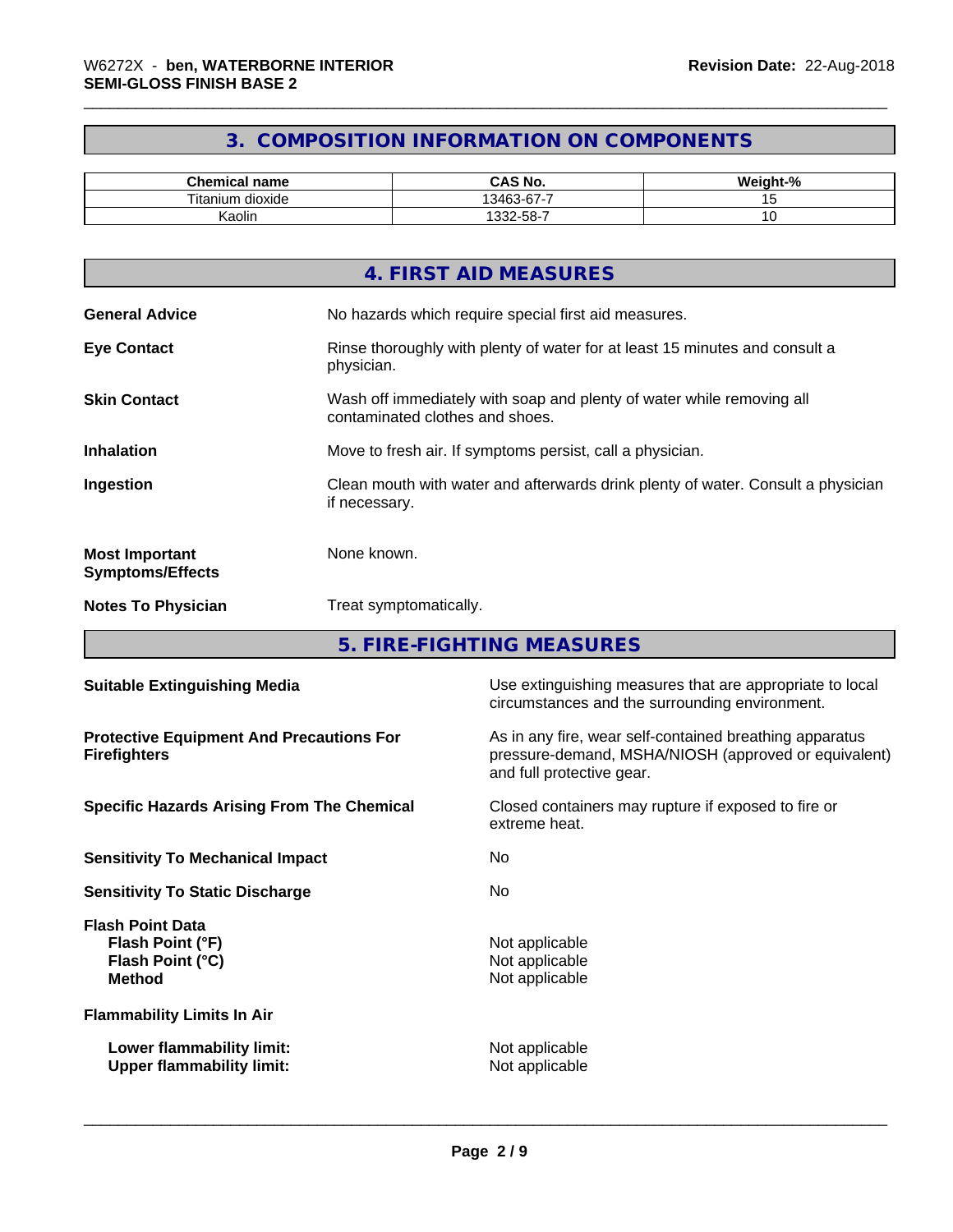|--|

#### **NFPA Legend**

- 0 Not Hazardous
- 1 Slightly
- 2 Moderate
- 3 High
- 4 Severe

*The ratings assigned are only suggested ratings, the contractor/employer has ultimate responsibilities for NFPA ratings where this system is used.*

*Additional information regarding the NFPA rating system is available from the National Fire Protection Agency (NFPA) at www.nfpa.org.*

#### **6. ACCIDENTAL RELEASE MEASURES**

| <b>Personal Precautions</b>      | Avoid contact with skin, eyes and clothing. Ensure adequate ventilation.                                                                                                         |
|----------------------------------|----------------------------------------------------------------------------------------------------------------------------------------------------------------------------------|
| <b>Other Information</b>         | Prevent further leakage or spillage if safe to do so.                                                                                                                            |
| <b>Environmental precautions</b> | See Section 12 for additional Ecological Information.                                                                                                                            |
| <b>Methods for Cleaning Up</b>   | Soak up with inert absorbent material. Sweep up and shovel into suitable<br>containers for disposal.                                                                             |
|                                  | 7. HANDLING AND STORAGE                                                                                                                                                          |
| Handling                         | Avoid contact with skin, eyes and clothing. Avoid breathing vapors, spray mists or<br>sanding dust. In case of insufficient ventilation, wear suitable respiratory<br>equipment. |
| <b>Storage</b>                   | Keep container tightly closed. Keep out of the reach of children.                                                                                                                |
| <b>Incompatible Materials</b>    | No information available                                                                                                                                                         |

#### **8. EXPOSURE CONTROLS/PERSONAL PROTECTION**

#### **Exposure Limits**

| <b>Chemical name</b> | <b>ACGIH TLV</b>         | <b>OSHA PEL</b>              |
|----------------------|--------------------------|------------------------------|
| Titanium dioxide     | 10 mg/m $3$ - TWA        | 15 mg/m $3$ - TWA            |
| Kaolin               | $2 \text{ mg/m}^3$ - TWA | 15 mg/m $3$ - TWA            |
|                      |                          | TWA<br>5 mg/m <sup>3</sup> - |

#### **Legend**

ACGIH - American Conference of Governmental Industrial Hygienists Exposure Limits OSHA - Occupational Safety & Health Administration Exposure Limits N/E - Not Established

**Engineering Measures** Ensure adequate ventilation, especially in confined areas.

 $\overline{\phantom{a}}$  ,  $\overline{\phantom{a}}$  ,  $\overline{\phantom{a}}$  ,  $\overline{\phantom{a}}$  ,  $\overline{\phantom{a}}$  ,  $\overline{\phantom{a}}$  ,  $\overline{\phantom{a}}$  ,  $\overline{\phantom{a}}$  ,  $\overline{\phantom{a}}$  ,  $\overline{\phantom{a}}$  ,  $\overline{\phantom{a}}$  ,  $\overline{\phantom{a}}$  ,  $\overline{\phantom{a}}$  ,  $\overline{\phantom{a}}$  ,  $\overline{\phantom{a}}$  ,  $\overline{\phantom{a}}$ 

#### **Personal Protective Equipment**

| <b>Eye/Face Protection</b> | Safety glasses with side-shields.          |
|----------------------------|--------------------------------------------|
| <b>Skin Protection</b>     | Protective gloves and impervious clothing. |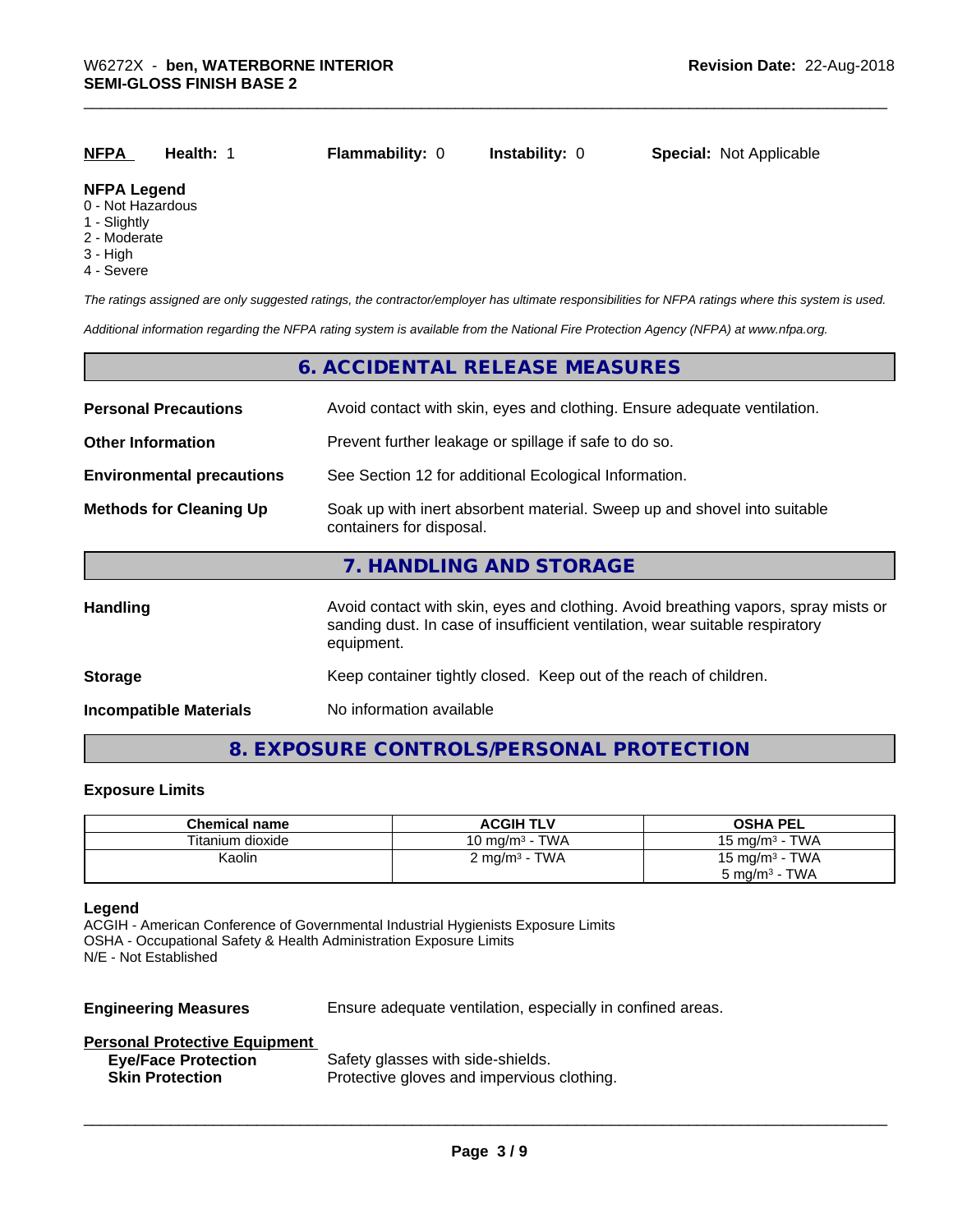| <b>Respiratory Protection</b> | In case of insufficient ventilation wear suitable respiratory equipment.                                                            |
|-------------------------------|-------------------------------------------------------------------------------------------------------------------------------------|
| <b>Hygiene Measures</b>       | Avoid contact with skin, eyes and clothing. Remove and wash contaminated<br>clothing before re-use. Wash thoroughly after handling. |
|                               |                                                                                                                                     |

## **9. PHYSICAL AND CHEMICAL PROPERTIES**

**Appearance** liquid **odor** liquid **odor** little c **Odor Odor** little or no odor<br> **Odor Threshold Containery of the Containery of the Containery of the Containery of the Containery of the Containery of the Containery of the Containery of the Containery of the Container Density (lbs/gal)** 9.9 - 10.3 **Specific Gravity** 1.19 - 1.23 **pH** No information available **Viscosity (cps)** No information available **Solubility(ies)**<br> **Solubility**<br> **Water solubility**<br> **Water solubility Evaporation Rate Conservation Rate** No information available<br> **Vapor pressure @20 °C (kPa)** No information available **Vapor** pressure @20 °C (kPa) **Vapor density No information available No** information available **Wt. % Solids** 45 - 55 **Vol. % Solids** 35 - 45 **Wt. % Volatiles Vol. % Volatiles** 55 - 65 **VOC Regulatory Limit (g/L)** 0 **Boiling Point (°F)** 212 **Boiling Point (°C)** 100 **Freezing Point (°F)** 32 **Freezing Point (°C)**<br> **Flash Point (°F)**<br> **Flash Point (°F)**<br> **Point (°F)**<br> **Point (°F)**<br> **Point (°F)**<br> **Point (°F) Flash Point (°F)**<br> **Flash Point (°C)**<br> **Flash Point (°C)**<br> **C Flash Point (°C) Method**<br> **Flammability (solid, gas)**<br> **Example 2018** Not applicable **Flammability (solid, gas)** Not applicable<br> **Upper flammability limit:** Not applicable **Upper flammability limit: Lower flammability limit:**<br> **Autoignition Temperature (°F)** Not applicable havailable available **Autoignition Temperature (°F) Autoignition Temperature (°C)** No information available **Decomposition Temperature (°F)** No information available **Decomposition Temperature (°C)** No information available **Partition coefficient Contract Contract Contract Contract Contract Contract Contract Contract Contract Contract Contract Contract Contract Contract Contract Contract Contract Contract Contract Contract Contract Contract** 

**No information available No information available** 

# **10. STABILITY AND REACTIVITY**

| <b>Reactivity</b>                       | Not Applicable                           |
|-----------------------------------------|------------------------------------------|
| <b>Chemical Stability</b>               | Stable under normal conditions.          |
| <b>Conditions to avoid</b>              | Prevent from freezing.                   |
| <b>Incompatible Materials</b>           | No materials to be especially mentioned. |
| <b>Hazardous Decomposition Products</b> | None under normal use.                   |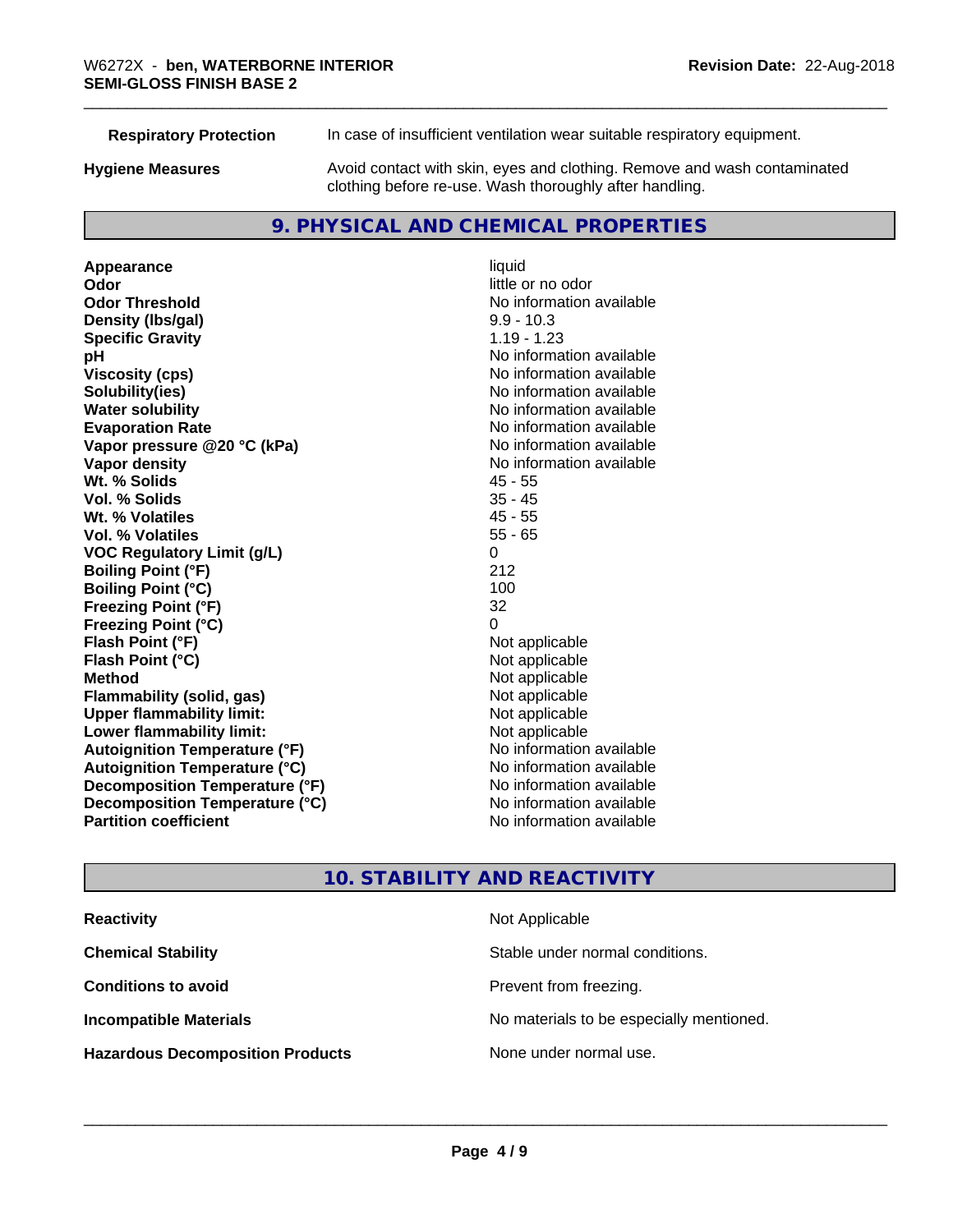| <b>Possibility of hazardous reactions</b>                                                                                                                                                                                                                                                                                                                                                                                                                                                               |             |                                                                                                                                                                                                                                                                                                                                                                                                                                                                                                                                                                                  | None under normal conditions of use. |             |
|---------------------------------------------------------------------------------------------------------------------------------------------------------------------------------------------------------------------------------------------------------------------------------------------------------------------------------------------------------------------------------------------------------------------------------------------------------------------------------------------------------|-------------|----------------------------------------------------------------------------------------------------------------------------------------------------------------------------------------------------------------------------------------------------------------------------------------------------------------------------------------------------------------------------------------------------------------------------------------------------------------------------------------------------------------------------------------------------------------------------------|--------------------------------------|-------------|
|                                                                                                                                                                                                                                                                                                                                                                                                                                                                                                         |             | 11. TOXICOLOGICAL INFORMATION                                                                                                                                                                                                                                                                                                                                                                                                                                                                                                                                                    |                                      |             |
| <b>Product Information</b>                                                                                                                                                                                                                                                                                                                                                                                                                                                                              |             |                                                                                                                                                                                                                                                                                                                                                                                                                                                                                                                                                                                  |                                      |             |
| Information on likely routes of exposure                                                                                                                                                                                                                                                                                                                                                                                                                                                                |             |                                                                                                                                                                                                                                                                                                                                                                                                                                                                                                                                                                                  |                                      |             |
| <b>Principal Routes of Exposure</b>                                                                                                                                                                                                                                                                                                                                                                                                                                                                     |             | Eye contact, skin contact and inhalation.                                                                                                                                                                                                                                                                                                                                                                                                                                                                                                                                        |                                      |             |
| <b>Acute Toxicity</b>                                                                                                                                                                                                                                                                                                                                                                                                                                                                                   |             |                                                                                                                                                                                                                                                                                                                                                                                                                                                                                                                                                                                  |                                      |             |
| <b>Product Information</b>                                                                                                                                                                                                                                                                                                                                                                                                                                                                              |             | No information available                                                                                                                                                                                                                                                                                                                                                                                                                                                                                                                                                         |                                      |             |
| Symptoms related to the physical, chemical and toxicological characteristics                                                                                                                                                                                                                                                                                                                                                                                                                            |             |                                                                                                                                                                                                                                                                                                                                                                                                                                                                                                                                                                                  |                                      |             |
| <b>Symptoms</b>                                                                                                                                                                                                                                                                                                                                                                                                                                                                                         |             | No information available                                                                                                                                                                                                                                                                                                                                                                                                                                                                                                                                                         |                                      |             |
| Delayed and immediate effects as well as chronic effects from short and long-term exposure                                                                                                                                                                                                                                                                                                                                                                                                              |             |                                                                                                                                                                                                                                                                                                                                                                                                                                                                                                                                                                                  |                                      |             |
| Eye contact<br><b>Skin contact</b><br><b>Inhalation</b><br>Ingestion<br><b>Sensitization</b><br><b>Neurological Effects</b><br><b>Mutagenic Effects</b><br><b>Reproductive Effects</b><br><b>Developmental Effects</b><br><b>Target organ effects</b><br><b>STOT - single exposure</b><br><b>STOT - repeated exposure</b><br>Other adverse effects<br><b>Aspiration Hazard</b><br><b>Numerical measures of toxicity</b><br>The following values are calculated based on chapter 3.1 of the GHS document |             | May cause slight irritation.<br>Substance may cause slight skin irritation. Prolonged or repeated contact may dry<br>skin and cause irritation.<br>May cause irritation of respiratory tract.<br>Ingestion may cause gastrointestinal irritation, nausea, vomiting and diarrhea.<br>No information available<br>No information available.<br>No information available.<br>No information available.<br>No information available.<br>No information available.<br>No information available.<br>No information available.<br>No information available.<br>No information available |                                      |             |
| <b>ATEmix (oral)</b>                                                                                                                                                                                                                                                                                                                                                                                                                                                                                    | 94459 mg/kg |                                                                                                                                                                                                                                                                                                                                                                                                                                                                                                                                                                                  |                                      |             |
| <b>Component Information</b>                                                                                                                                                                                                                                                                                                                                                                                                                                                                            |             |                                                                                                                                                                                                                                                                                                                                                                                                                                                                                                                                                                                  |                                      |             |
| Titanium dioxide<br>LD50 Oral: > 10000 mg/kg (Rat)<br>Kaolin<br>LD50 Oral: > 5000 mg/kg (Rat)<br>Carcinogenicity                                                                                                                                                                                                                                                                                                                                                                                        |             |                                                                                                                                                                                                                                                                                                                                                                                                                                                                                                                                                                                  |                                      |             |
| The information below indicates whether each agency has listed any ingredient as a carcinogen:.<br><b>Chemical name</b>                                                                                                                                                                                                                                                                                                                                                                                 |             | <b>IARC</b>                                                                                                                                                                                                                                                                                                                                                                                                                                                                                                                                                                      | <b>NTP</b>                           | <b>OSHA</b> |
|                                                                                                                                                                                                                                                                                                                                                                                                                                                                                                         |             | 2B - Possible Human                                                                                                                                                                                                                                                                                                                                                                                                                                                                                                                                                              |                                      | Listed      |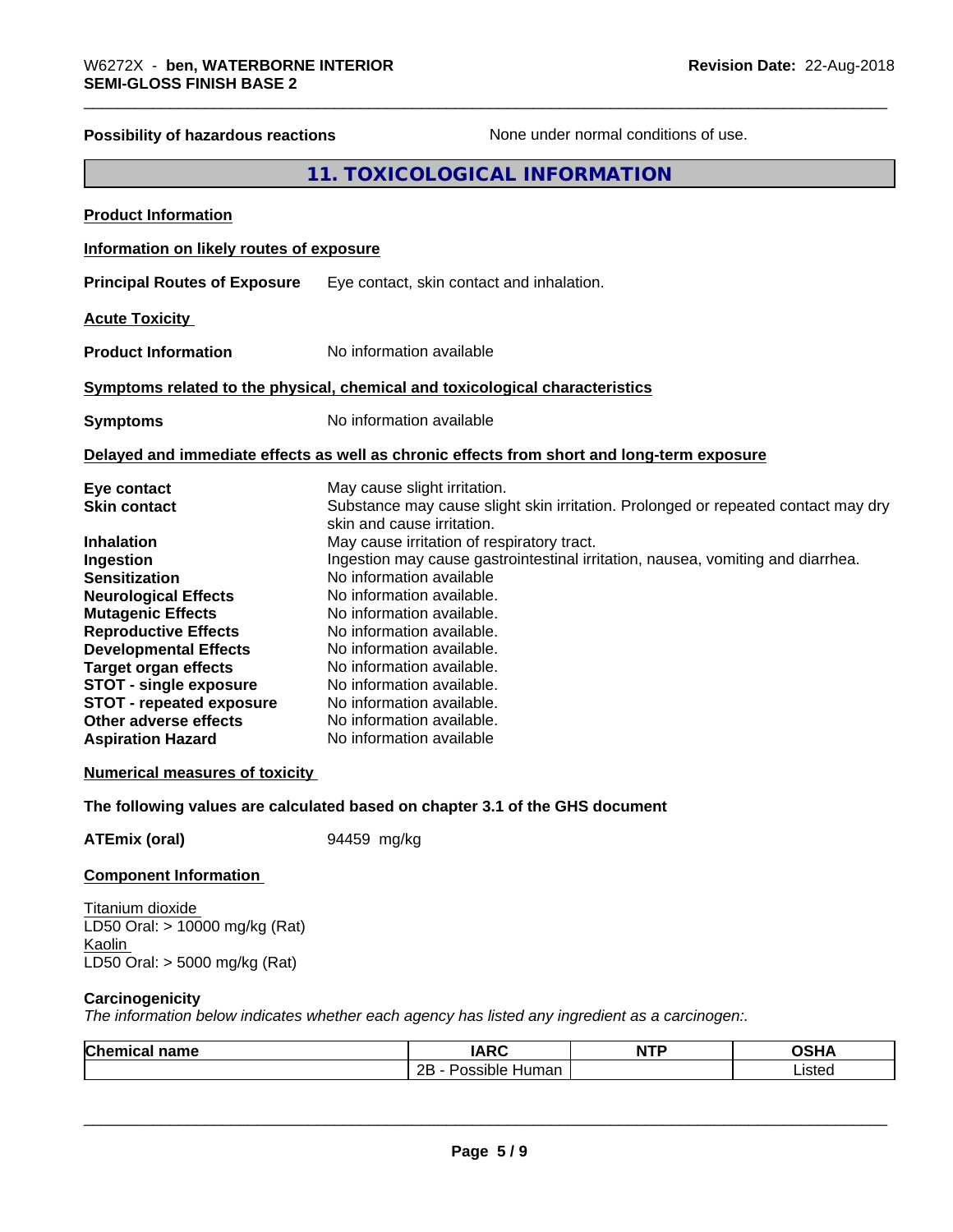# \_\_\_\_\_\_\_\_\_\_\_\_\_\_\_\_\_\_\_\_\_\_\_\_\_\_\_\_\_\_\_\_\_\_\_\_\_\_\_\_\_\_\_\_\_\_\_\_\_\_\_\_\_\_\_\_\_\_\_\_\_\_\_\_\_\_\_\_\_\_\_\_\_\_\_\_\_\_\_\_\_\_\_\_\_\_\_\_\_\_\_\_\_ W6272X - **ben, WATERBORNE INTERIOR SEMI-GLOSS FINISH BASE 2**

| dioxide<br>.<br>---<br>lta<br>mur | . .⊫ |
|-----------------------------------|------|

• Although IARC has classified titanium dioxide as possibly carcinogenic to humans (2B), their summary concludes: "No significant exposure to titanium dioxide is thought to occur during the use of products in which titanium dioxide is bound to other materials, such as paint."

#### **Legend**

IARC - International Agency for Research on Cancer NTP - National Toxicity Program OSHA - Occupational Safety & Health Administration

**12. ECOLOGICAL INFORMATION**

# **Ecotoxicity Effects**

The environmental impact of this product has not been fully investigated.

#### **Product Information**

# **Acute Toxicity to Fish**

No information available

#### **Acute Toxicity to Aquatic Invertebrates**

No information available

#### **Acute Toxicity to Aquatic Plants**

No information available

#### **Persistence / Degradability**

No information available.

#### **Bioaccumulation**

No information available.

#### **Mobility in Environmental Media**

No information available.

#### **Ozone**

No information available

#### **Component Information**

#### **Acute Toxicity to Fish**

Titanium dioxide  $LC50:$  > 1000 mg/L (Fathead Minnow - 96 hr.)

#### **Acute Toxicity to Aquatic Invertebrates**

No information available

# **Acute Toxicity to Aquatic Plants**

No information available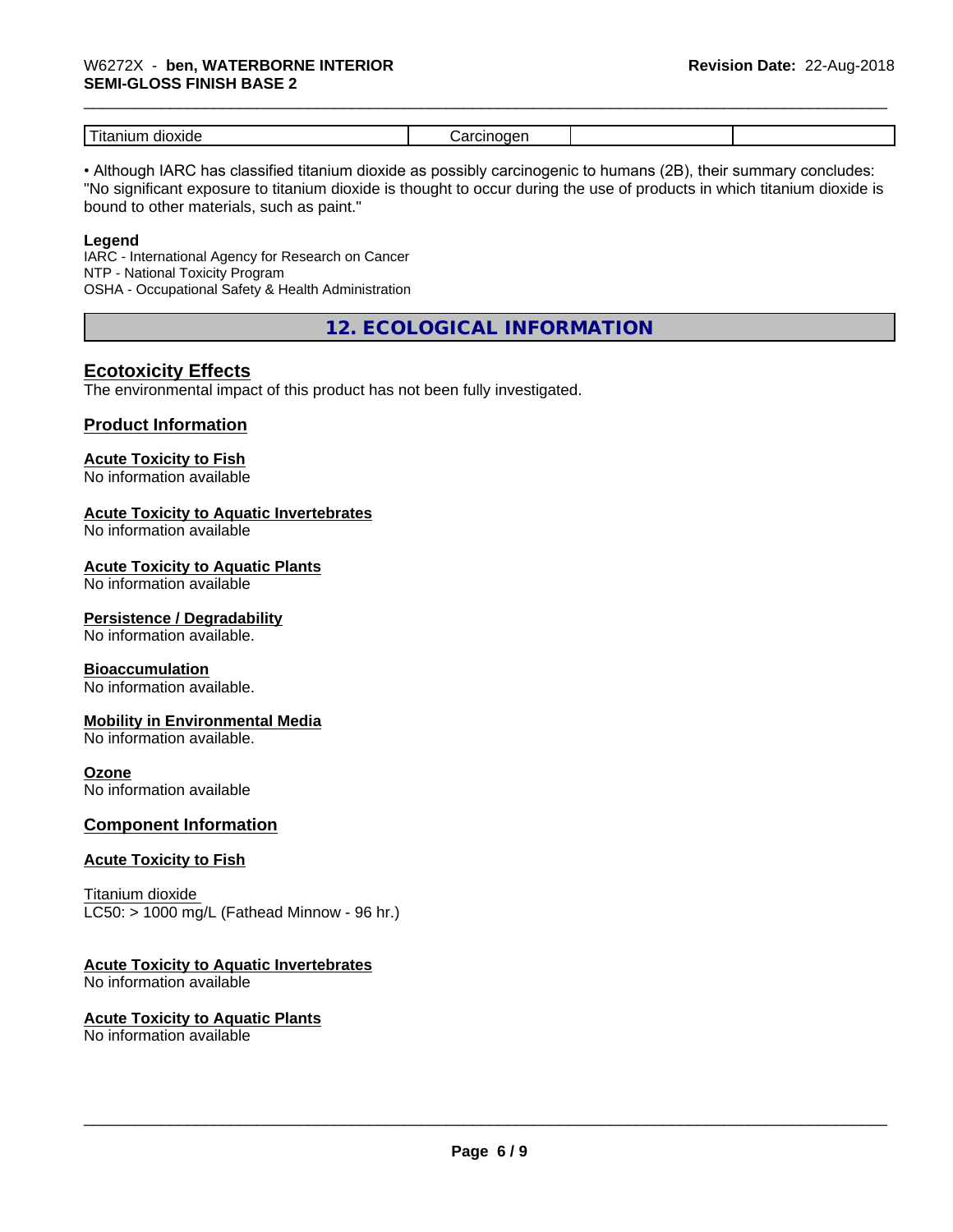|                              | 13. DISPOSAL CONSIDERATIONS                                                                                                                                                                                               |
|------------------------------|---------------------------------------------------------------------------------------------------------------------------------------------------------------------------------------------------------------------------|
| <b>Waste Disposal Method</b> | Dispose of in accordance with federal, state, and local regulations. Local<br>requirements may vary, consult your sanitation department or state-designated<br>environmental protection agency for more disposal options. |
|                              | 14. TRANSPORT INFORMATION                                                                                                                                                                                                 |
| <b>DOT</b>                   | Not regulated                                                                                                                                                                                                             |
| <b>ICAO/IATA</b>             | Not regulated                                                                                                                                                                                                             |
| <b>IMDG/IMO</b>              | Not regulated                                                                                                                                                                                                             |
|                              | <b>15. REGULATORY INFORMATION</b>                                                                                                                                                                                         |
|                              |                                                                                                                                                                                                                           |

# **International Inventories**

| <b>TSCA: United States</b> | Yes - All components are listed or exempt. |
|----------------------------|--------------------------------------------|
| <b>DSL: Canada</b>         | Yes - All components are listed or exempt. |

# **Federal Regulations**

#### **SARA 311/312 hazardous categorization**

| Acute health hazard               | Nο |
|-----------------------------------|----|
| Chronic Health Hazard             | N٥ |
| Fire hazard                       | N٥ |
| Sudden release of pressure hazard | N٥ |
| Reactive Hazard                   | Nο |

#### **SARA 313**

Section 313 of Title III of the Superfund Amendments and Reauthorization Act of 1986 (SARA). This product contains a chemical or chemicals which are subject to the reporting requirements of the Act and Title 40 of the Code of Federal Regulations, Part 372:

*None*

**Clean Air Act,Section 112 Hazardous Air Pollutants (HAPs) (see 40 CFR 61)**

This product contains the following HAPs:

*None*

# **US State Regulations**

## **California Proposition 65**

**A** WARNING: Cancer and Reproductive Harm– www.P65warnings.ca.gov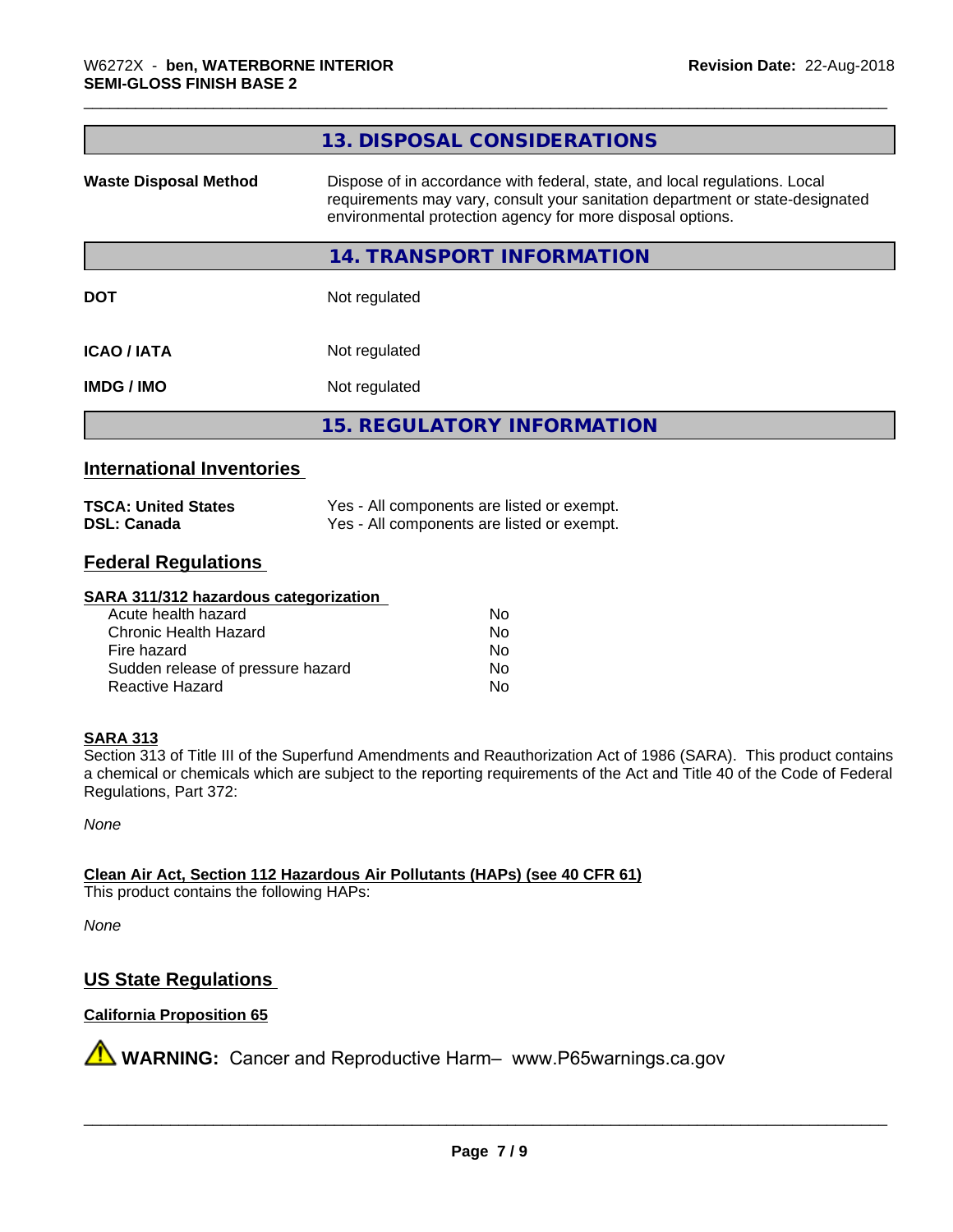#### **State Right-to-Know**

| $n_{max}$<br>. . ar<br>пане     | IVIC<br>nustus | loreov<br>Ne <sup>.</sup><br><br>135 | <u>Ivania </u> |
|---------------------------------|----------------|--------------------------------------|----------------|
| <b></b><br>dioxide<br>I itanium |                |                                      |                |
| Kaolin                          |                |                                      |                |

#### **Legend**

X - Listed

| <b>16. OTHER INFORMATION</b>                                                                                                                                                                                                                                                                                                                                                                                                               |                        |                      |          |  |  |  |
|--------------------------------------------------------------------------------------------------------------------------------------------------------------------------------------------------------------------------------------------------------------------------------------------------------------------------------------------------------------------------------------------------------------------------------------------|------------------------|----------------------|----------|--|--|--|
| HMIS -<br>Health: 1                                                                                                                                                                                                                                                                                                                                                                                                                        | <b>Flammability: 0</b> | <b>Reactivity: 0</b> | $PPE: -$ |  |  |  |
| <b>HMIS Legend</b><br>0 - Minimal Hazard<br>1 - Slight Hazard<br>2 - Moderate Hazard<br>3 - Serious Hazard<br>4 - Severe Hazard<br>* - Chronic Hazard<br>X - Consult your supervisor or S.O.P. for "Special" handling instructions.<br>Note: The PPE rating has intentionally been left blank. Choose appropriate PPE that will protect employees from the hazards the material will<br>present under the actual normal conditions of use. |                        |                      |          |  |  |  |

*Caution: HMISÒ ratings are based on a 0-4 rating scale, with 0 representing minimal hazards or risks, and 4 representing significant hazards or risks. Although HMISÒ ratings are not required on MSDSs under 29 CFR 1910.1200, the preparer, has chosen to provide them. HMISÒ ratings are to be used only in conjunction with a fully implemented HMISÒ program by workers who have received appropriate HMISÒ training. HMISÒ is a registered trade and service mark of the NPCA. HMISÒ materials may be purchased exclusively from J. J. Keller (800) 327-6868.*

 **WARNING!** If you scrape, sand, or remove old paint, you may release lead dust. LEAD IS TOXIC. EXPOSURE TO LEAD DUST CAN CAUSE SERIOUS ILLNESS, SUCH AS BRAIN DAMAGE, ESPECIALLY IN CHILDREN. PREGNANT WOMEN SHOULD ALSO AVOID EXPOSURE.Wear a NIOSH approved respirator to control lead exposure. Clean up carefully with a HEPA vacuum and a wet mop. Before you start, find out how to protect yourself and your family by contacting the National Lead Information Hotline at 1-800-424-LEAD or log on to www.epa.gov/lead.

| <b>Prepared By</b>      | <b>Product Stewardship Department</b><br>Benjamin Moore & Co.<br>101 Paragon Drive<br>Montvale, NJ 07645<br>800-225-5554 |
|-------------------------|--------------------------------------------------------------------------------------------------------------------------|
| <b>Revision Date:</b>   | 22-Aug-2018                                                                                                              |
| <b>Revision Summary</b> | Not available                                                                                                            |

#### Disclaimer

The information contained herein is presented in good faith and believed to be accurate as of the effective date shown above. This information is furnished without warranty of any kind. Employers should use this information only as a **supplement to other information gathered by them and must make independent determination of suitability and** completeness of information from all sources to assure proper use of these materials and the safety and health of employees. Any use of this data and information must be determined by the user to be in accordance with applicable